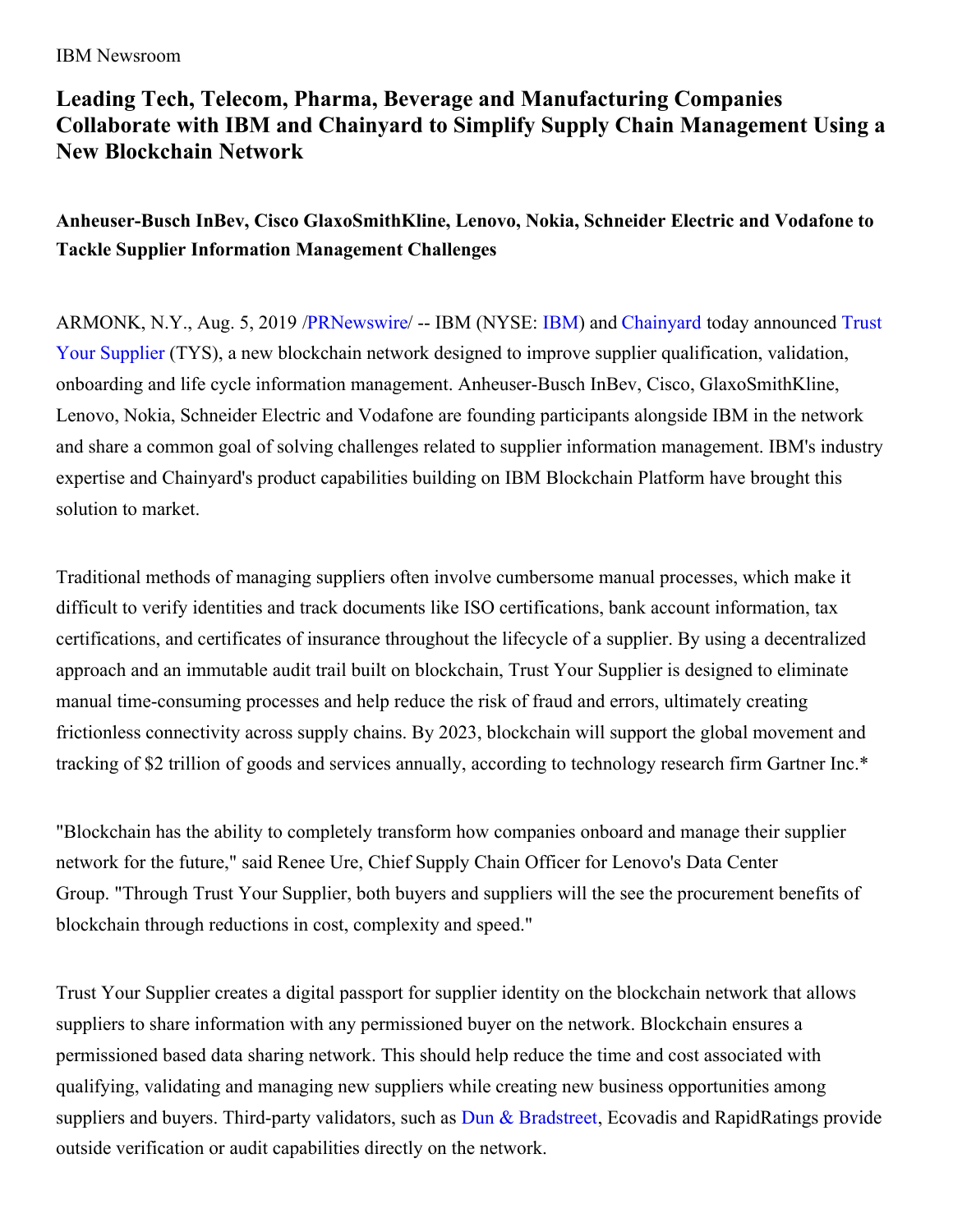The Trust Your Supplier blockchain network can also connect existing procurement business networks by relaying necessary supplier data required for exchanging Purchase Orders and invoices, without the need for suppliers to enter it in multiple different networks and automating on-boarding process to those networks. The IBM Supply Chain [Business](https://c212.net/c/link/?t=0&l=en&o=2542683-1&h=886119542&u=https%3A%2F%2Fwww.ibm.com%2Fus-en%2Fmarketplace%2Fpartner-collaboration-network&a=IBM+Supply+Chain+Business+Network) Network can connect to Trust Your Supplier using open industry programming interfaces for access to existing verified supplier information.

"Working with IBM and Chainyard on this blockchain initiative represents a great opportunity for Nokia to further enhance our suppliers' experience and optimize the onboarding process," said Sanjay Mehta, Vice President Procurement, Nokia. "Using the latest technology to address a classical challenge will be of benefit for everyone, and further increase the speed of using innovative solutions."

IBM has over 18,500 suppliers around the world and will begin using the Trust Your Supplier network initially onboarding 4,000 of its own North American suppliers over the next few months. IBM Procurement projects a 70 to 80 percent reduction in the cycle time to onboard new suppliers, with a potential 50 percent reduction in administrative costs within its own business.

The Trust Your Supplier network is currently in limited availability with existing participants with plans for commercial availability later in Quarter 3 of 2019. TYS is built on the IBM Blockchain Platform hosted on the IBM Cloud.

## **About IBM Blockchain**

IBM is recognized as the leading enterprise [blockchain](https://c212.net/c/link/?t=0&l=en&o=2542683-1&h=3668795253&u=https%3A%2F%2Fc212.net%2Fc%2Flink%2F%3Ft%3D0%26l%3Den%26o%3D2405765-1%26h%3D3746314789%26u%3Dhttps%253A%252F%252Fwww.juniperresearch.com%252Fpress%252Fpress-releases%252Fibm-ranked-no-1-blockchain-technology-leader%26a%3Dleading%2Benterprise%2Bblockchain%2Bprovider&a=leading+enterprise+blockchain+provider) provider. The company's research, technical and business experts have broken barriers in transaction processing speeds, developed the most advanced cryptography to secure transactions, and are contributing millions of lines of open source code to advance blockchain for businesses. IBM is the leader in open-source blockchain solutions built for the enterprise. Since 2016, IBM has worked with hundreds of clients across financial services, supply chain, government, retail, digital rights management and healthcare to implement blockchain applications, and operates a number of networks running live and in production. The cloud-based IBM Blockchain Platform delivers the end-toend capabilities that clients need to quickly activate and successfully develop, operate, govern and secure their own business networks. IBM is an early member of Hyperledger, an open source collaborative effort created to advance cross-industry blockchain technologies. For more information about IBM Blockchain, visit [https://www.ibm.com/blockchain/](https://c212.net/c/link/?t=0&l=en&o=2542683-1&h=3263161120&u=https%3A%2F%2Fc212.net%2Fc%2Flink%2F%3Ft%3D0%26l%3Den%26o%3D2405765-1%26h%3D3717717138%26u%3Dhttps%253A%252F%252Fwww.ibm.com%252Fblockchain%252F%26a%3Dhttps%253A%252F%252Fwww.ibm.com%252Fblockchain%252F&a=https%3A%2F%2Fwww.ibm.com%2Fblockchain%2F) or follow us on Twitter at @ibmblockchain.

\*Source: The Future Supply Chain. The challenges and technologies shaping the future supply chain [https://www.ibm.com/downloads/cas/DZKEVME3](https://c212.net/c/link/?t=0&l=en&o=2542683-1&h=1460653863&u=https%3A%2F%2Fwww.ibm.com%2Fdownloads%2Fcas%2FDZKEVME3&a=https%3A%2F%2Fwww.ibm.com%2Fdownloads%2Fcas%2FDZKEVME3)